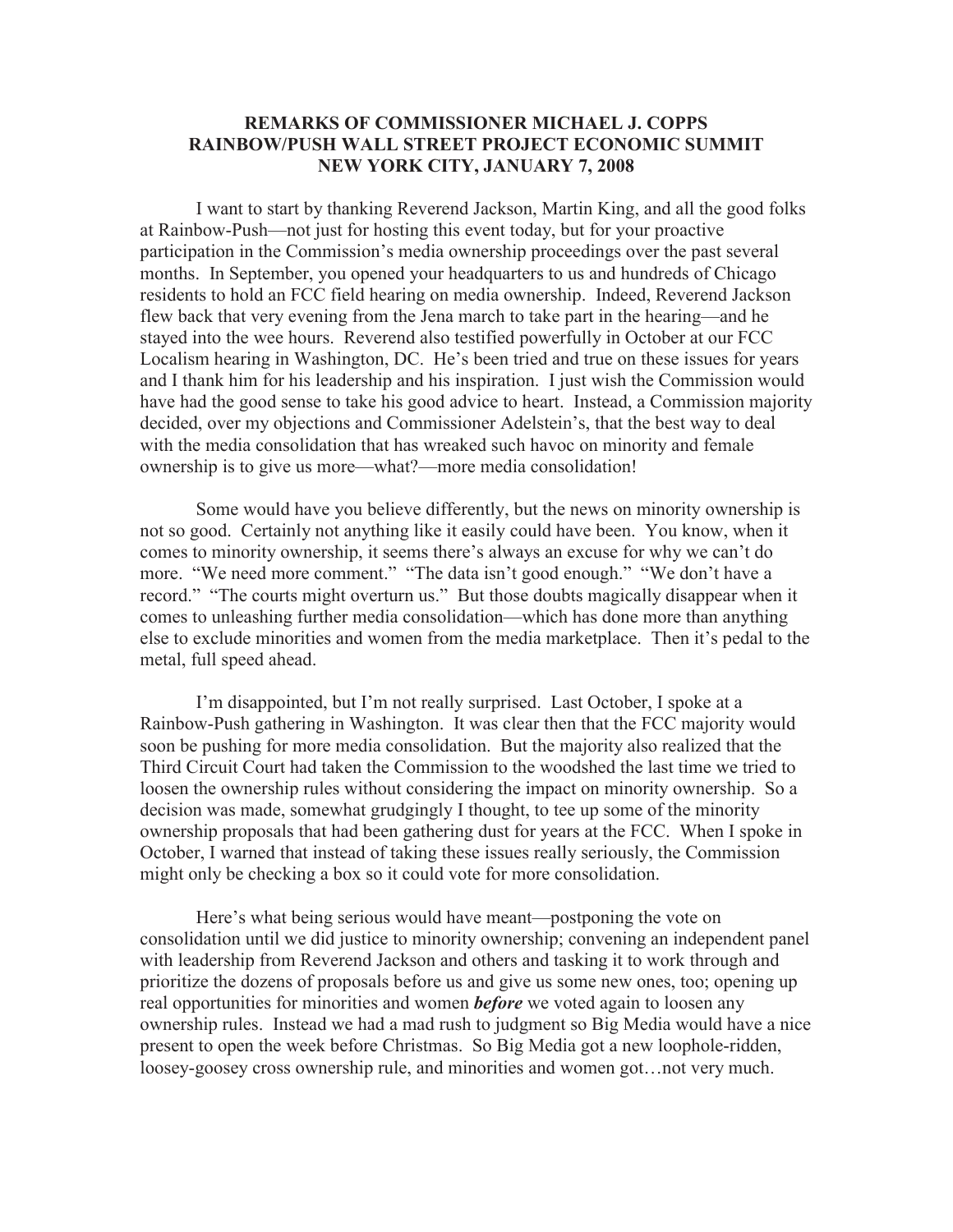In our short-circuited consideration of minorities last month, the most important issue we faced was defining the group of "eligible entities" that would benefit from the few steps we did take. Diversity groups told us it would be better to have no definition at all than adopt a general "small business" definition that would largely benefit white men. Rainbow-Push and NABOB warned that adoption of a "small business" definition would have "little or no benefit for minority owners or potential minority owners." So what did the majority do? You guessed it—they adopted the very "small business" definition opposed by the diversity community.

The majority apparently hopes they can finesse the issue by seeking further comment on a more targeted definition. "Gee, we'd like to do more," they seem to be saying, "but the legal standard is high and we don't have the studies or the data to do anything more right now." I'm sorry, but I don't buy it. These issues have been sitting at the FCC for years. If we don't have the record we need, it's for one reason and one reason only—minority ownership has not been a priority at the FCC. The majority's position reminds me of the child who killed his parents and then asks for leniency on the ground he's an orphan.

And when it comes to these issues, I hope your antennae go up when the FCC tells you it is going to act as soon as it gets more comments. Often, that's not the way things unfold at the FCC. One example: the FCC released a set of Section 257 studies looking at market entry barriers back in December 2000—*at the end of the Clinton Administration*. But the FCC didn't take any further action until *June 2004*, when those studies were belatedly put out for comment. Then radio silence again for *another three years until August 2007*, when the FCC took that record and *again sought comment* on the definition of "eligible entity" proposed by minority advocates.

Maybe the third time will be the charm and this time the majority really, really means it. I have my doubts. I'm not aware of any plans at the FCC to improve our roundly-criticized lack of data on minority ownership. We don't even have a basic census of what stations minorities actually own! Both the GAO and the Congressional Research Service recently took us to task for lacking the studies we'd need to justify good proactive programs. And the majority even rejected the idea of applying a raceneutral "full file review" while we examined the possibility of more race-conscious remedies. "Full file review" is used by major universities to make admission decisions, but even that small interim step was beyond where the FCC majority was prepared to go.

To be fair, there were some decisions last month that don't rely on the definition of "eligible entity" that I supported and that I believe have the potential to do some good—like the ban on discrimination in advertising and a "zero tolerance" policy for ownership fraud. But don't take these to the bank too quickly. To be more than mere slogans, these policies need strict enforcement. Take "zero tolerance." When I saw this in the Chairman's draft Order, I went back and looked at what the proponents of the original "zero tolerance" recommendation had in mind, and what they had in mind was a proactive enforcement program that included the use of random audits, strengthened discovery, and other enforcement tools to make sure that "zero tolerance" actually had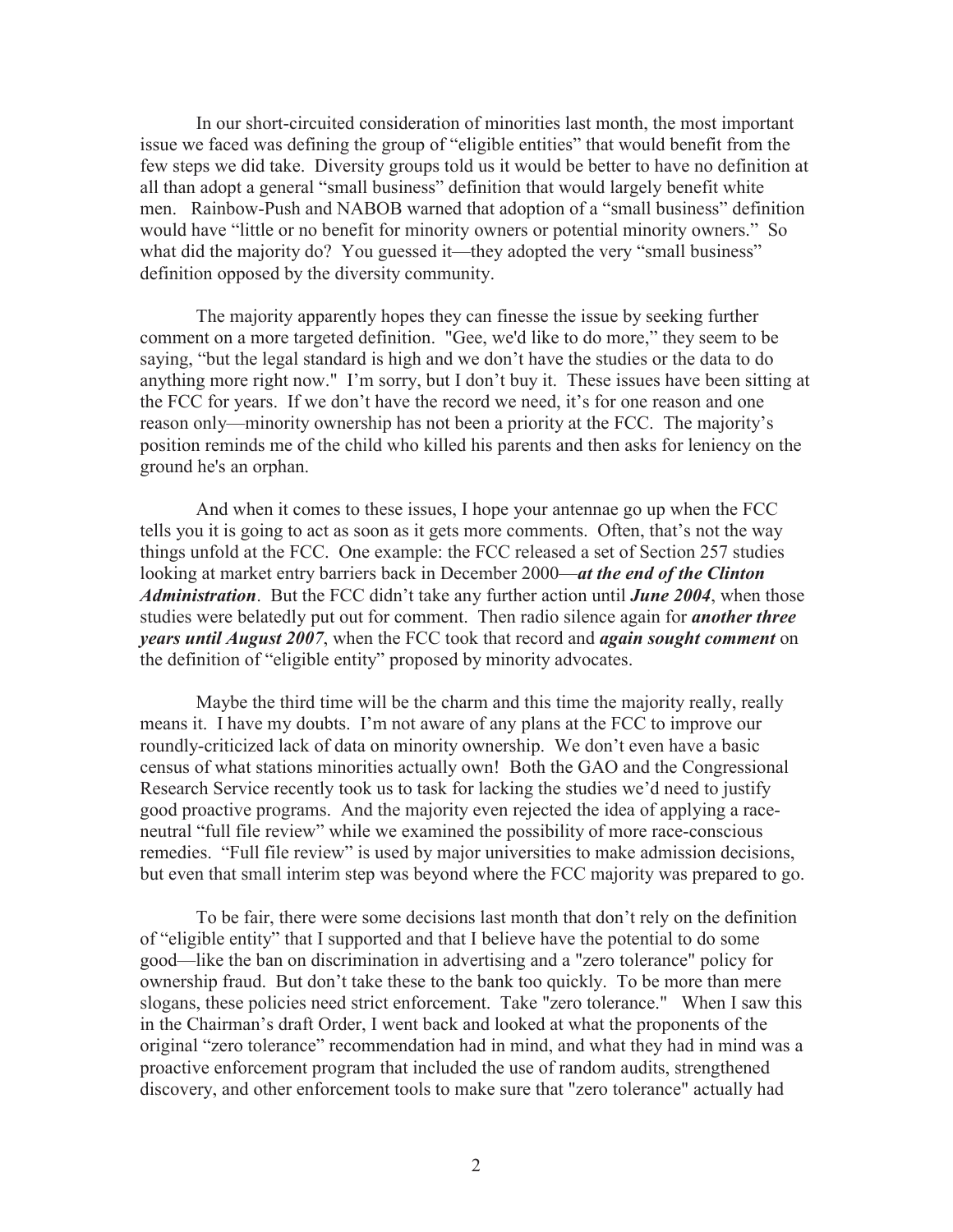some teeth. Lacking these protections, the draft Order could result in *"partial tolerance"*  of fraud. So Commissioner Adelstein and I proposed to our colleagues that we adopt the protections just mentioned, but our suggestion was—you guessed it again—rejected. So about all we may get out of our new zero tolerance is the media equivalent of "Just Say No"—a feel-good slogan with little real-world impact.

This is no time for hand-wringing and "woe is me, if only we could do more" as minorities are pushed almost completely out of our media. Maybe a full-scale assault on this problem isn't in the cards for 2008, but there are tangible steps we could take right now, even in the current environment, to make things better. First and foremost, we could—and we should—reconsider our decision and implement "full file review." I simply don't understand why we couldn't agree on this compromise race-neutral approach, regardless of one's political views. Second, we could—and we should—adopt a strict enforcement regime to put some teeth into our anti-discrimination and anti-fraud rules. Third, we need to do *now* the data-gathering and studies that have been ignored for too long—because next time we go down this path, the claim that "it's too late to do the research" is going to ring even more hollow than it does today.

Baby steps, new programs without definitions and without enforcement and without the kind of vision it takes to change things from the way they are to the way they could be aren't going to get us very far. I am awfully tired of the counsels of caution we always get when it comes to diversity issues. That's why we have a country that's almost one-third minority and yet people of color own only around 3% of full-power commercial television stations. That's why our Equal Employment Opportunity rules are little more than a sham. I know the Supreme Court has thrown some hurdles in the way, but we need to treat these as problems to be overcome, not as excuses to do nothing. If we can't be proactive, if we can't be affirmative, if we can't commit to pushing the envelope, then we're never going to have media opportunity or media justice for minorities. We are a country whose future is wedded to our diversity, so don't tell me there is no compelling government interest in having media that truly reflect and truly nourish our diversity. If there is fairness for minorities in our media, how can we expect there to be fairness for minorities in our country? If there is no justice for minorities in our media, how can we expect there to be justice for minorities in our country?

So I come here today to ask for your help—your assertive, creative and organized help. I know you've done a lot already. But now is the time to do more—to redouble our efforts to build even stronger coalitions to make minority and female voices heard in the halls of power in Washington. Politics is a game of addition and we must all work more closely together. This is not an "African-American" issue, or a "Latino" issue," or an "Asian-American" issue or a "Native American" issue, or a "women's" issue. This is an *American* issue. It's about who we are as a people and where we are headed as a nation. It's a Main Street Project as well as a Wall Street Project and, like Reverend Jackson, each of us needs to be walking both those streets.

When the history of the last several years of FCC action on media ownership is written, I want it said that the end result was not to flash a green light for more media